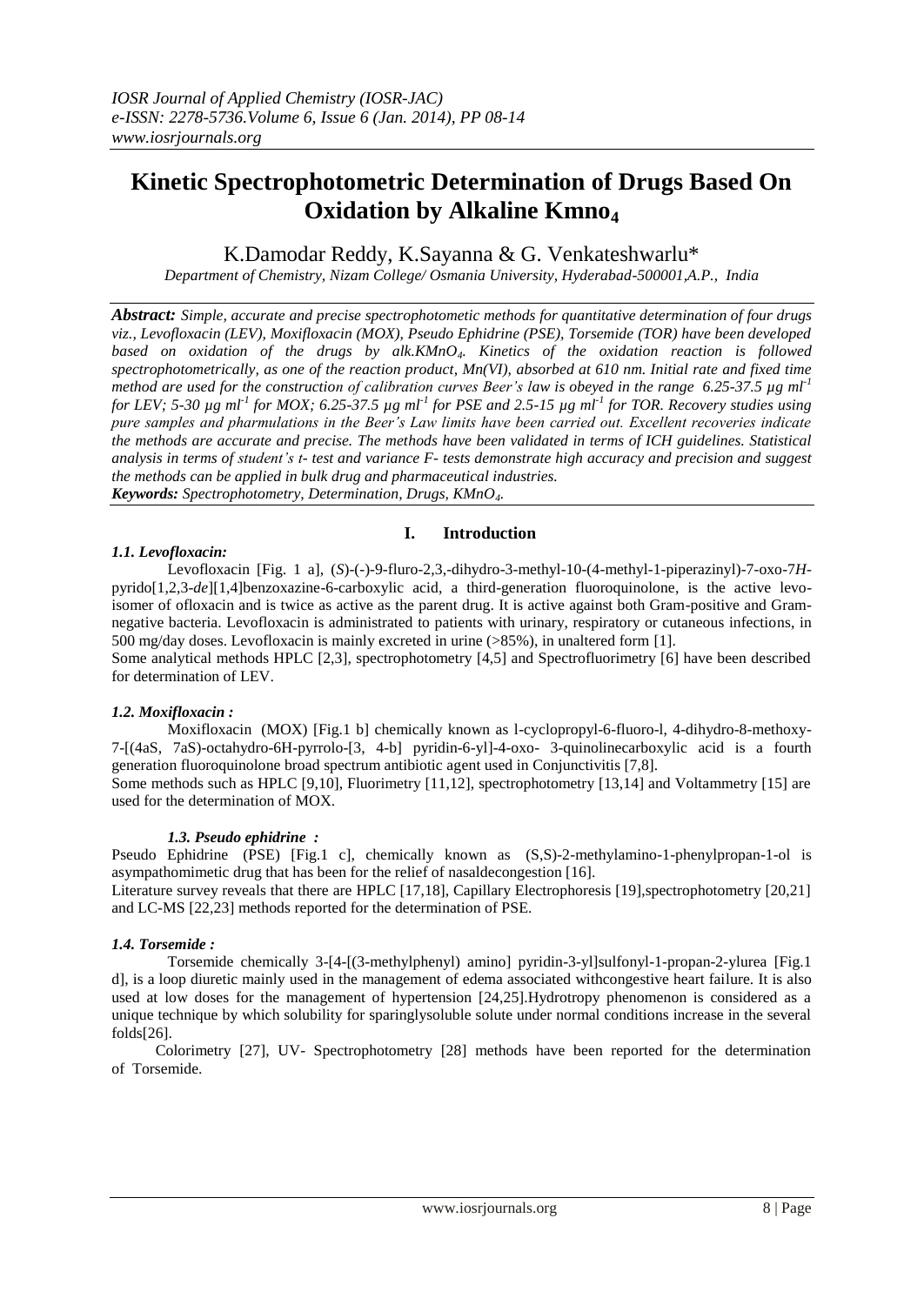#### **II. Expermental**

## *2.1. Instrumentation :*

The UV-VIS spectra of the study have been recorded on SHIMADZU 140 double beam Spectrphotometer,Thermo Nicolet 1000 and also on ELICO 159 UV-VIS single beam spectrophotometers using quartz cells of 10 mm path length.

A Dhona 200 single pan electrical balance is used for weighing the samples.

## *2.2. Materials :*

Analytical grade KMnO4, NaOH and triple distilled water was used for preparing solutions for the study.

*2.2.1. Preparation of Drug Solution:*

A stock solution of each drug containing 1000  $\mu$ g ml<sup>-1</sup> was initially prepared and further diluted to get working concentrations.

#### *2.2.2. KMnO4Solution:*

A stock solution of  $KMnO<sub>4</sub>$  is prepared by dissolving 0.158 gm of pure sample of  $KMnO<sub>4</sub>$  in 100 ml triple distilled water. The permanganate solution was standardized against oxalic acid by standard procedure.

#### *2.2.3. Standardization of KMnO4:*

The standardization of  $KMnO<sub>4</sub>$  solution is carried out by titration against a standard solution of oxalic acid. Oxalic acid is a good primary standard because the compound is available in solid form, as  $H_2C_2O_4H_2O$ , which can be prepared to a very high degree of purity and is neither hygroscopic nor efflorescent. The reaction is

$$
2MnO4 (aq) + 6H+ (aq) + 5H2C2O4(aq) \rightarrow 2Mn2+ + 8H2O (l) + 10CO2(g)
$$

## *2.2.3. NaOH Solution:*

0.5M NaOH solution is prepared by dissolving 20 gm of NaOH in 1000 ml triple distilled water. The same is standardized by titrating against standardized HCl solution.

#### **III. Method Development**

The method depends on the oxidation of the drug with alkaline potassium permanganate  $(1x10^{-2}M)$  to produce Manganate ion which absorbs at 610 nm and formed a basis for quantification of drug. A solution of 0.45 - 0.5 *M* NaOH is used to produce required alkalinity to the solution. Linearity and calibration curves are determined from initial rate and fixed time methods.

# **IV. Procedure For Kinetic Study**

A stock solution of each drug containing 1000  $\mu$ g ml<sup>-1</sup> was prepared as mentioned earlier. The drug solutions were further diluted to get required concentrations for the kinetic study.

8 ml of this drug solution was transferred in to 10 ml calibrated flask, 1ml of  $KMnO<sub>4</sub>(1x10<sup>-2</sup>M)$  and 1ml of NaOH were added. After shaking for 10 sec the solution was transferred to a cuvette and was placed in sample compartment. Similarly prepared blank solution was placed in the reference compartment. The absorbance of this sample was measured at 2, 5, 10,15, 20, 25 and 30 min. The procedure is repeated with 7 ml, 6ml, 5 ml, 4 ml, 3 ml, 2 ml, 1 ml and 0.5 ml of drug solutions by making up remaining volume with distilled water. Absorbance-time curves [Fig. 2] were constructed.

# **V. Procedure For Calibration**

# *5.1. Initial rate method :*

The initial rates of the reaction were determined from absorbance-time curves by measuring the slopes of the initial tangent to the absorbance time curves. Aliquots of 6.25-37.5  $\mu$ g ml<sup>-1</sup> of LEV, 5-30  $\mu$ g ml<sup>-1</sup> of MOX,  $6.25-37.5$  µg ml<sup>-1</sup> of PSE, 2.5-15 µg ml<sup>-1</sup> of TOR test solutions were pipetted into a series of 10ml standard flasks. 1 ml of 0.5*M* NaOH followed by 1.0 ml of 0.01*M* potassium permanganate were added to each flask and then diluted with distilled water at room temperature. The contents of the mixture of each flask were mixed well and the increase in absorbance at 610 nm was recorded as a function of time. The initial rate of the reaction (n) at different concentrations was obtained from the slope of the tangent to the absorbance time curve.

#### *5.2. Fixed time method:*

In this method, the absorbance of a green colored solution containing varying amounts of drugs as mentioned above for initial rate method were measured at a preselected fixed time, 15 min.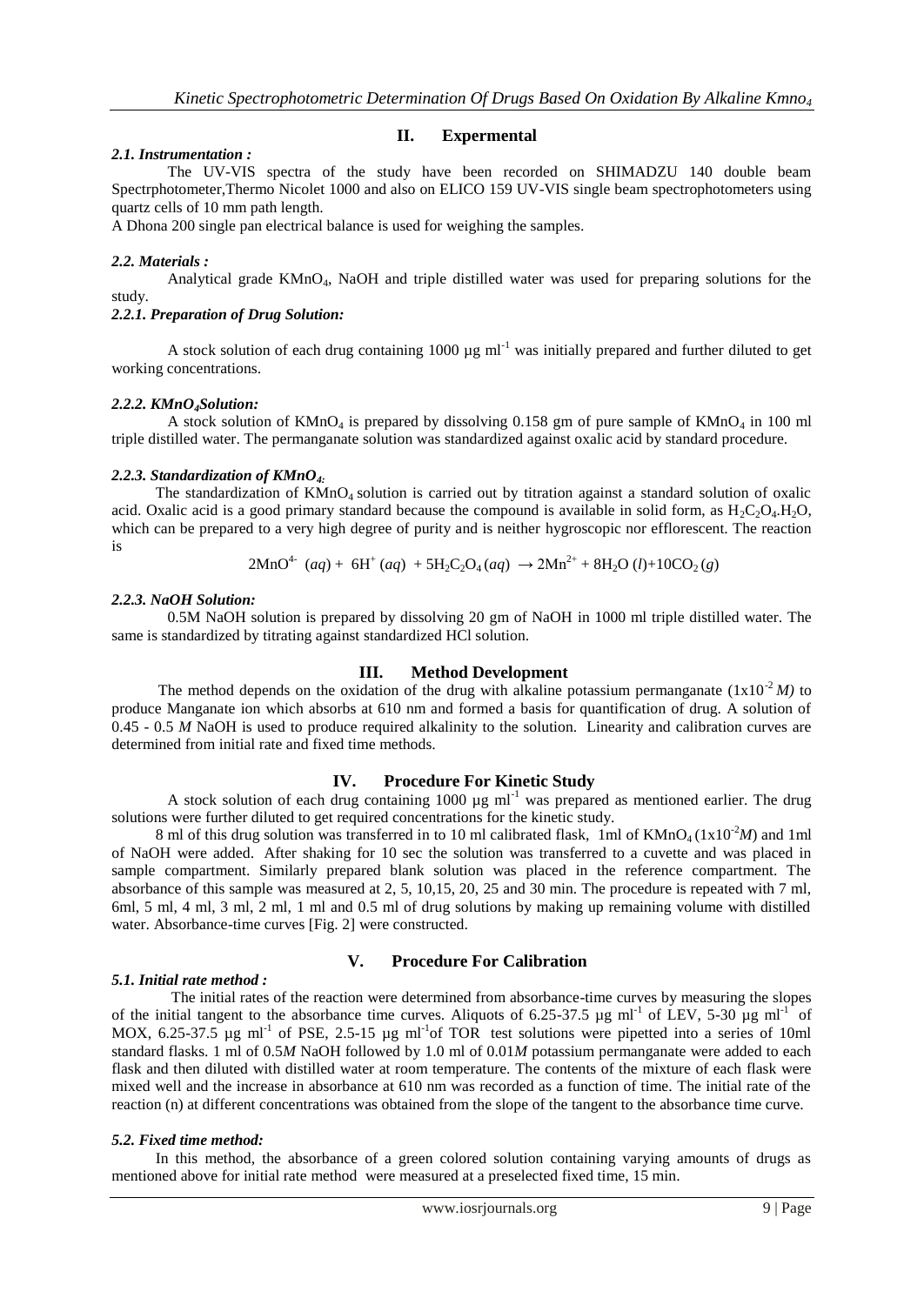# **VI. Procedure For Assay Of Pure Drug**

To test the accuracy and precision of the methods developed, pure sample solutions containing drug in the Beer's Law limit were chosen and kinetics of the reaction were studied. For this study 8, 15, 22 and 29 μg ml<sup>-1</sup> of Lev; 5,10,15 and 20 μg ml<sup>-1</sup> of Mox; 7. 14, 21 and 28 μg ml<sup>-1</sup> of Pse; 3, 6, 9 and 12 μg ml<sup>-1</sup> of Tor were chosen for kinetic study other experimental details being common. Initial rate and fixed time of 15 min were chosen to estimate the amount found.

# **VII. Procedure For Analysis Of Pharmaceuticals**

## *7.1. Levofloxacin :*

Each tablet of Levofloxacin contains 500 mg Levofloxacin as active substance. The total content of ten tablets was weighed and grounded to a fine powder using a pestle and a mortar. Powder was dissolved in NaOH -water filtered through a filter paper and diluted to the mark in a 100 ml calibrated flask. Convenient aliquots from this solution were taken for the determination of Levofloxacin ( $6.25 - 37.5$  µg ml<sup>-1</sup>). Kinetics runs were performed using 9, 16, 23 and 30  $\mu$ g ml<sup>-1</sup> of Levofloxacin other experimental details being common. Initial rate and fixed time of 15 min were chosen to estimate the amount found.

## *7.2. Moxifloxacin :*

For analysis of commercial formulations, twenty tablets were taken and powdered. Tablet powder equivalent to 400 mg of Formulation were transferred into 100 ml volumetric flask and dissolved in 0.5 *M*NaOH. Then the solution was sonicated for 30 minutes and filtered. 1.25ml from the filtrate were taken and further diluted with 0.5 MNaOH to form  $5\mu g m L^{-1}$ . Kinetics runs were performed using 6, 11, 16 and 21  $\mu g m L^{-1}$ of Moxifloxacin other experimental details being common. Initial rate and fixed time of 15 min were chosen to estimate the amount found.

## *7.3. Pseudoephedrine :*

An accurately weighed ten tablets were finely powdered, weighed, a portion equivalent to 120 mg was transferred quantitatively into 50ml volumetric flask, sonicated for 15 min, completed to volume with distilled water. A stock solution containing  $2.4 \text{ mg} \text{ ml}^{-1}$  was further diluted to get required concentration for pharmaceutical analysis. Kinetics runs were performed using 6, 13, 20 and 27  $\mu$ g ml<sup>-1</sup> of pseudoephedrine other experimental details being common. Initial rate and fixed time of 15 min were chosen to estimate the amount found.

#### *7.4. Torsemide :*

In order to see the feasibility of proposed method for estimation of Torsemide in marketed pharmaceutical formulations, twenty tablets were weighed, average weight determined and crushed into fine powder. A quantity of tablet powder equivalent to 10 mg of Torsemide was transferred into 100 ml volumetric flask containing 50 ml water, shaken manually for 10 min, volume was adjusted to mark with same solvent and filtered through Whatmann filter paper No.1. The appropriate aliquots were transferred to 10 ml volumetric flask, volume was adjusted to the mark with same solvent to obtain concentration of 2.5 μg ml<sup>-1</sup>. Kinetics runs were performed using 4, 7,10 and 13 μg mL<sup>-1</sup> of Torsemide other experimental details being common. Initial rate and fixed time of 15 min were chosen to estimate the amount found.

# *8.1. Construction of calibration :*

# **VIII. Result And Discussion**

The absorbance data of kinetic runs at 2 min and 15 min are used to construct calibration. The average relative responses of 5 replicates were evaluated. The absorbance falling within 95% to 105% of average relative response only are considered in construction of the calibration curve [Fig.3].

The limits of Beer's law, slope, intercept, correlation coefficient, sandell's sensitivity and regression equation for each drug are tabulated in [Table 1].

#### *8.2. Method validation :*

Each method developed for quantification of drugs has been validated in terms of precision, accuracy, limit of detection. limit of quantification, linearity, selectivity and ruggedness. Absorbance-time curves were drawn, initial rate and fixed time methods were used to assess the recovery of the drug. To assess the precision, each experiment was repeated at least 5 times and accuracy is estimated in terms of percent recovery and percent RSD. Excellent percent recovery and RSD being less than 2 for each drug demonstrates accuracy and precision of the methods. Further t-test and F-test values have also been calculated using a standard reference method. The t-test and F-test values are less than that their permissible range indicating high accuracy and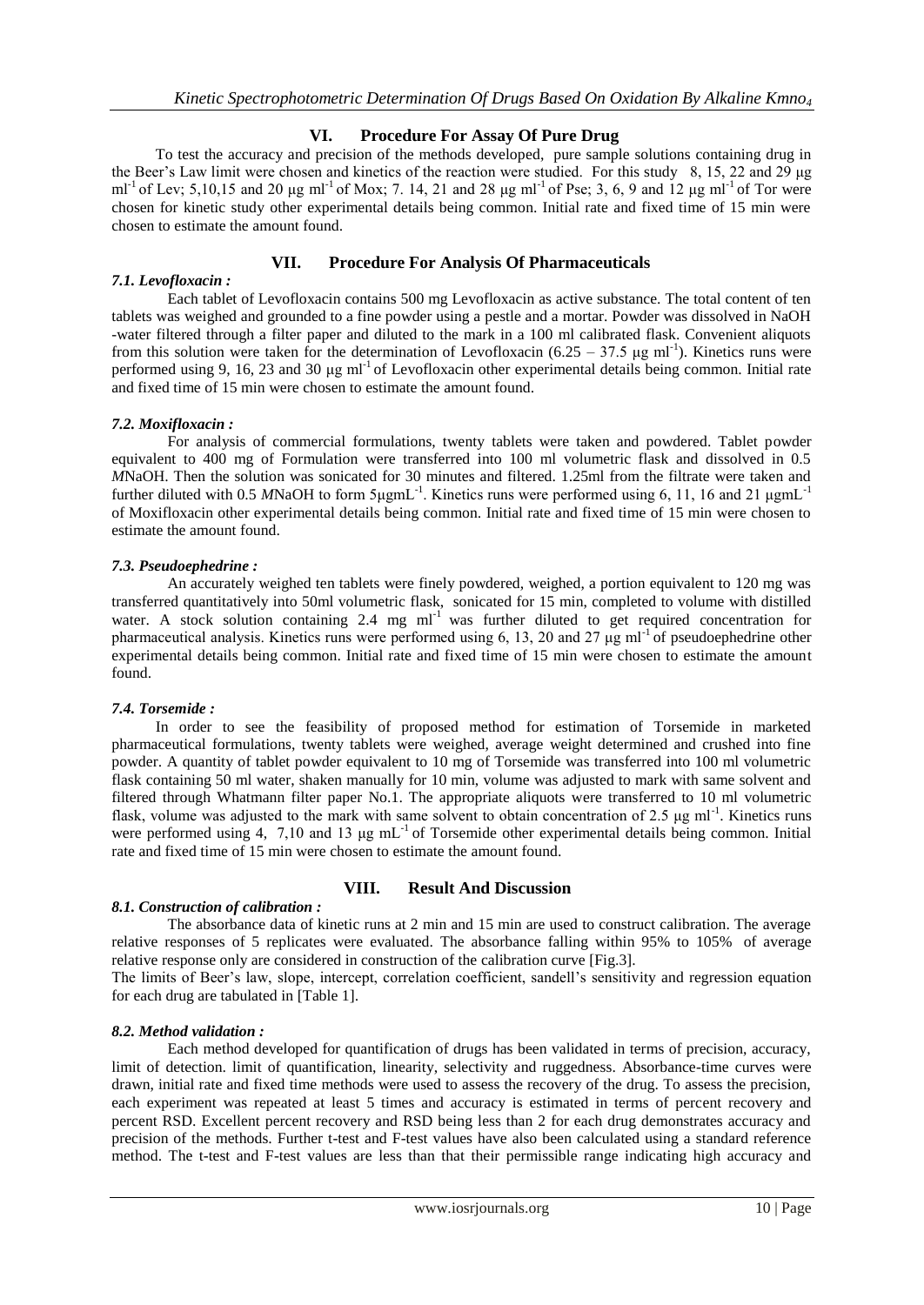precision of the methods [Table 2]. As mentioned earlier, limit of detection is the minimum limit that can be detected but not necessarily quantified, is determined for each drug.

LOD is determined from the standard deviation of y-intercepts of regression lines of replicate determinations.  $LOD = 3.3$  s/S

Where  $s =$  standard deviation of intercept (n=5)

 $S = slope of linearity plot$ 

LOQ the minimum concentration of analyte using calibration curve is also determined.

 $LOQ = 10s/S$ 

Limits of Linearity of calibration curves are mentioned in the Table 1 under the title Beer's law limit. To test the selectivity, known excipients of each drug are added to the pure drug sample and recovery experiments were performed. Ruggedness is resistance of method for a small change in variables like instrument and analyst or both. To test the ruggedness of the method absorbance data was collected using 3 different instruments and 2 analysts. No significant changes were observed either by change of instrument or analyst, hence the method may be treated as rugged.

## **IX. Factors Effecting Absorbance**

#### *9.1. Effect of concentration of KMnO<sup>4</sup> :*

The effect of concentration of  $KMnO_4$  on the absorbance at preselected time, 15 min was studied in the range  $0.2x \times 10^{-2}M$  to  $1.2x \times 10^{-2}M$  by keeping the concentration of drug constant. The absorbance [Fig. 5] increased with increasing the concentration of  $KMnO_4$  and became constant at  $0.7 \times 10^{-2} M$  to  $0.8 \times 10^{-2} M$ . Thus, the adoption of  $1x10^{-2}M$  KMnO<sub>4</sub> in the final solution proved to be adequate for the maximum concentration of drugs used in the determination process.

#### *9.2. Effect of NaOH :*

The influence of the NaOH concentration examined by taking fixed concentration of drug, 1.0 ml of 0.01*M* KMnO<sub>4</sub> solution and varying volumes (0.2 – 1.2ml) of 0.5 *M* NaOH. The maximum absorbance was obtained with 0.8 ml of 0.5*M*NaOH, after which further increase in volume of NaOH caused no change in absorbance. Hence, 0.8 to 1.0 ml of 0.5*M* NaOH was used as an optimum value [Fig. 6]

#### *9.3. Effect of prolonged time:*

The effect of time on the reaction between  $KMnO<sub>4</sub>$  and the drugs was studied. The absorbance of the reaction mixture was increased with time. The solutions turned turbid after 30-35 min.

#### *9.4. Effect of temperature:*

At room temperature the reaction rate of four drugs increased substantially as the color development increased. Higher temperature causes precipitation of  $MnO<sub>2</sub>$ , therefore, room temperature was selected as the optimum.

#### **X. Analysis Of Pharmaceuticals**

To test the applicability of the method developed, solution of pharmaceutical tablets containing drug in the Beer's Law limit were chosen and kinetics of the reaction were studied. For this study 9, 16, 23 and 30 μg ml<sup>-1</sup> of Lev; 6. 11, 16 and 21 μg ml<sup>-1</sup> of Mox; 6,13, 20 and 27 μg ml<sup>-1</sup> of Pse; 4, 7, 10 and 13 μg ml<sup>-1</sup> of Tor were chosen for kinetic study other experimental details being common. Initial rate and fixed time of 15 min were chosen to estimate the amount found. Absorbance-time curves were drawn, initial rate and fixed time methods were used to assess the recovery of the drug in pharmaceuticals. To assess the precision each tablet analysis was repeated at least 5 times and accuracy is estimated in terms of percent recovery and percent RSD. Excellent percent recovery and RSD being less than 2 for each drug demonstrates applicability of the methods for pharmaceutical analysis. Further t-test and F-test values have also been calculated using a standard reference method. The closeness of t-test and F-test values are less than that they permissible range indicating excellent applicability of the methods for pharmaceutical analysis[Table 3].The excellent recovery studies indicate that methods developed can be applied to pharmaceutical analysis without hesitation.

As defined eralier Sandell's sensitivity of the analyte capable of producing a change 0.001 absorbance units is a measure of sensitivity of the method. Lower the Sandell's sensitivity higher is the sensitivity of the method developed. The Sandell's sensitivity values of drugs presented in [Table 1] indicate that Ind has lowset Sandell's snstivity and hence is highest sensitivity of the method, they are in the order Tor<Lev<Mox < Pse.

#### **XI. Conclusion**

KmnO<sup>4</sup> , an oxidizing agent in alkaline medium is found to oxidise drugs like LEV, MOX, PSE and TOR which are soluble in basic medium. One of the oxidizing products namely manganate ion absorbs maximally at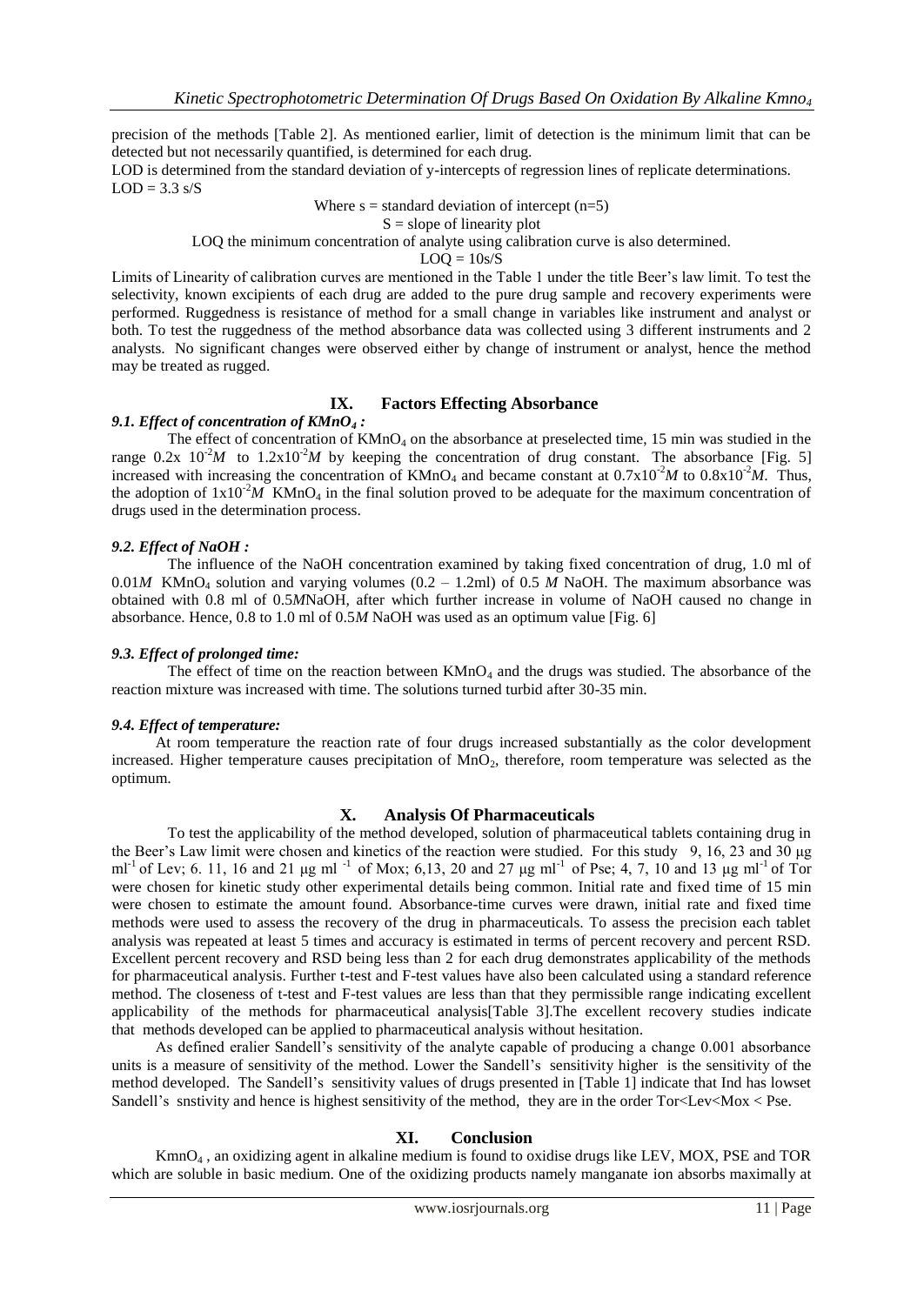610 nm , whose absorbance is the function of concentration of the drug. Kinetics of the reaction is followed for quantification, construction of calibration , validation and optimization of the method.

#### **Acknowledgement**

The authors are thankfull to the Head, Department of Chemistry, Nizam college, Osmania University, Hyderabad-500001 for providing research facilities.

#### **References**

- [1]. **Neetu** sachan1\*, phool chandra1, mayank yadav2., simple and validated uv-spectrophotometric method for the estimation oflevofloxacin in bulk and pharmaceutical dosage forms., *Int J Pharm Pharm Sci, Vol 4, Suppl 5, 383-385*
- [2]. Liu, Fang-qun; Lu, Hong., Determination of levofloxacin in human plasma by HPLC.,*ZhongnanYaoxue (2012), 10(10),* 734-736.
- [3]. Cai, Jiayu; Sun, Shumao; Meng, Yongchun; Nan, Kaihui., Determination of levofloxacin hydrochloride in microspheres by HPLC.,*ZhongguoXiandaiYingyongYaoxue (2012), 29(5),* 437-440.
- [4]. Manimala, M.; Ravindra, Reddy K.; Hepcykala, Rani D., Development and validation of novel UV spectrophotometric determination of levofloxacin hemihydrate in bulk and pharmaceutical dosage forms.,*PharmaChemica (2013), 5(1),* 47-50.
- [5]. Hu, Wei-ping; Wang, Xin; Dong, Xue-zhi; Zhang, Lei; Jiao, Man., Determination of levofloxacin with congo red-malachite greenlevofloxacin system by spectrophotometry.,*FenxiKexueXuebao (2012), 28(2),* 257-260.
- [6]. Peixoto Da Silva, Arnaldo; Luna, AdervalSeverino; Costa, Thais Malcher Da Silva; Aucelio, Ricardo Queiroz; Braga, JezWillian Batista; Boque, Ricard; Ferre, Joan., Spectrofluorimetric determination of levofloxacin in pharmaceuticals and in human urine.,*International Journal of Life Science and Pharma Research (2012), 2(1),* 147-158.
- [7]. Maryadele.J.O. The Merck Index: An encyclopedia of chemicals, drugs and biologicals, 14th ed. New Jersey:Published by Merck Research Laboratories, Division of Merck and Co.,Inc. Whitehousestation:**2001**.p.1125.
- [8]. British Pharmacopoeia, The Stationary Office Medicinal and Pharmaceutical Substances,London, **2009**, 2, 1401
- [9]. Wang, Nan; Zhu, Liqin; Zhao, Xuequn; Yang, Wenjie; Sun, He., Improved HPLC method for the determination of moxifloxacin in application to a pharmacokinetics study in patientswith infectious diseases.,*ISRN Pharmacology (2013),* 462918, 7 pp..
- [10]. Abdelaziz, Ahmed A.; Elbanna, Tarek E.; Gamaleldeen, Noha M., Validated microbiological and HPLC methods for the determination of moxifloxacin in pharmaceutical preparations and human plasma.,*Brazilian Journal of Microbiology (2012), 43(4),* 1291-1301.
- [11]. Xi, Hui-ping; Shi, Zhao-zhong., Determination of moxifloxacin residues in milk by fluorimetry method., ZhongguoYaofang (2012), 23(45), 4289-4291.
- [12]. Cai, Hua-zhen; Xi, Hui-ping; Guo, Hai-xing., Fluorometric determination of moxifloxacin with calcein-congo red., *FenxiShiyanshi (2011), 30(4),* 86-88.
- [13]. Elbashir, Abdalla A.; Ebraheem, Sara A. M.; Elwagee, Alawia H. E.; Aboul-Enein, Hassan Y., New spectrophotometric methods for the determination of moxifloxacin in pharmaceutical formulations.,*ActaChimicaSlovenica (2013), 60(1),* 159-165.
- [14]. El-Hawary, W. F.; Al-Gethami, Faisal Kh., Mutual spectrophotometric determination of Moxifloxacin drug and iron(III) ions by formation of a complex compound.,*European Chemical Bulletin (2013), 2(1),* 22-27.
- [15]. Long, Ning; Zhu, Ming-fang; Yan, Zhi-hong; Zou, Yan., Anodic adsorptive voltammetric determination of moxifloxacin hydrochloride.,*LihuaJianyan, Huaxue Fence (2012), 48(1),* 37-39.
- [16]. T. C. Westfall and D. P. Westfall, "Adrenergic agonists and antagonists." *Goodman and Gilman's the pharmacological basis of therapeutics*, editor, L. L. Brunton, J. S. Lazo and K. L. Parker, 11th ed, McGraw-Hill, New York, 2006, p. 260.
- [17]. Sharma, M. C., UV-spectrophotometric, RP-HPLC and TLC densitometric determination of pseudoephedrine sulphate anddesloratadine in pharmaceutical dosage forms.,*Oxidation Communications (2013), 36(2),* 422-431.
- [18]. Kumudhavalli, M. V.; Saravanan, C.; Kumar, M.; Jayakar, B., Determination of pseudoephedrine hydrochloride, cetirizine dihydrochloride and paracetamol uncoated tablet by RPHPLCmethod.,*Journal of Global Pharma Technology (2010), 2(4),* 97-101
- [19]. Li, Xianfeng; Zhu, Pingchuan., Simultaneous determination of pseudoephedrine hydrochloride and codeine phosphate in human plasma by capillaryelectrophoresis., *Hubei DaxueXuebao, ZiranKexueban (2011), 33(4),* 525-527.
- [20]. Balamurugan, Krishnamoorthy; Gokulakrishnan, Kannan., Spectrophotometric method for the determination of pseudoephedrine in bulk and formulations.,*Analytical Chemistry: An Indian Journal (2011), 10(6),* 390-393
- [21]. Riahi, Siavash; Hadiloo, Farshad; Milani, Seyed Mohammad R.; Davarkhah, Nazila; Ganjali, Mohammad R.; Norouzi, Parviz; Seyfi, Payam., new technique for spectrophotometric determination of pseudoephedrine and guaifenesin in syrup and syntheticmixture.,*Drug Testing and Analysis (2011), 3(5),* 319-324
- [22]. Liu, Yu; Ren, Xiuhua., Determination of pseudoephedrine hydrochloride in human plasma by LC/MS/MS., *YiyaoDaobao (2010), 29(12),* 1563-1565.
- [23]. Tan, Fei; Jiang, Xue-hua; Ren, Jing; Zhang, Yan; Lan, Ke; Wang, Ling; Tian, Yang., Determination of pseudoephedrine hydrochloride in human plasma by LC-MS/MS.,*HuaxiYaoxueZazhi (2010), 25(1),* 100-102.
- [24]. J.L. Blose, K.F. Adams, J H. Patterson; *Ann Pharmaco Ther.,* **1995,** 29:396-402.
- [25]. S.F. Flower, K.M. Murray; *Am J Health Syst. Pharm.*, **1995**, 52: 1771-1780. [26]. Nilesh Jain\*1, Ruchi Jain, Navneet Thakur, Brahm Prakash Gupta, Jitendra
- [26]. Nilesh Jain\*1, Ruchi Jain, Navneet Thakur, Brahm Prakash Gupta, Jitendra Banweer and Surendra Jain., Novel Spectrophotometric Quantitative Estimation of Torsemide inTablets Using Mixed Hydrotropic Agent., *Der Pharmacia Lettre, 2010, 2(3):249-254*
- [27]. Krishna, MarothuVamsi; Sankar, DannanaGowri., Colorimetric determination of torsemide in pure form and in pharmaceutical formulations by using redox reactions.,*ActaCienciaIndica, Chemistry (2006), 32(4),* 355-358.
- [28]. Sankar, D. Gowri; Babu, P. Joy; Sujatha, N.; Latha, P. V. Madhavi., UV-spectrophotometric determination of torsemide and fenoverine.,*Asian Journal of Chemistry (2006), 18(4),* 3247-3248.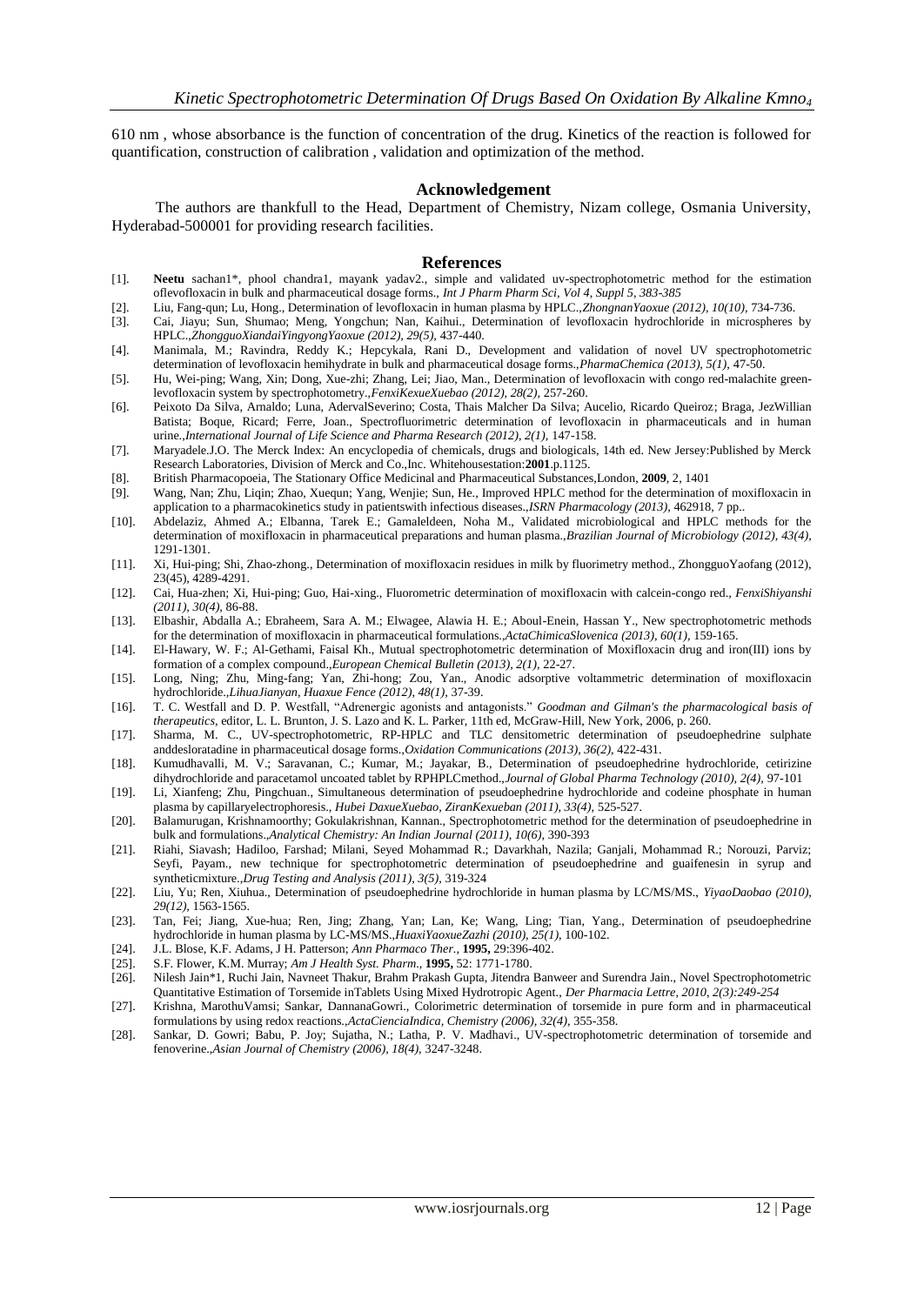

**Figure 2: Absorbance –Time curves for the reaction of Drugs with Alkaline KMnO<sup>4</sup>**